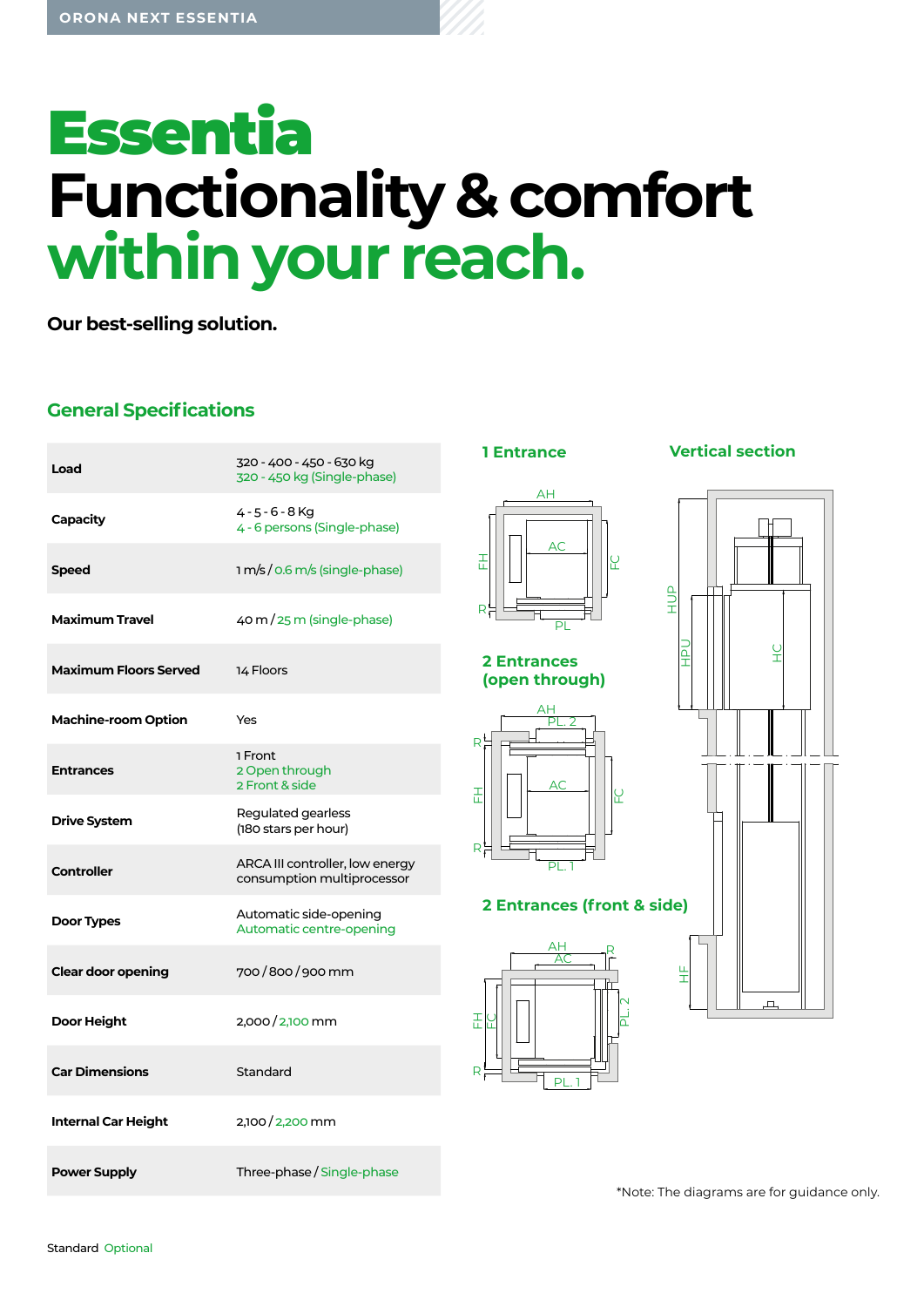

## **Standard dimensions\***

| <b>Load / Capacity</b> |                      |                    |                      |                               | Lift Shaft <sup>o</sup> (mm) |                       |                                  |                 |                                    |                          |           |                     |
|------------------------|----------------------|--------------------|----------------------|-------------------------------|------------------------------|-----------------------|----------------------------------|-----------------|------------------------------------|--------------------------|-----------|---------------------|
|                        |                      | Car (mm)           |                      |                               |                              |                       | 2-panel<br>side-opening<br>doors |                 | 2-panel<br>centre-opening<br>doors |                          |           |                     |
| កំកំ<br><b>Persons</b> | $\mathbf{Q}$<br>Load | <b>AC</b><br>Width | $FC$<br><b>Depth</b> | PL<br><b>Clear</b><br>opening | <b>Entrances</b>             |                       | AH <sup>1</sup>                  | FH <sup>2</sup> | AH                                 | FH <sup>3</sup>          | HF        | <b>HUP</b><br>Head- |
|                        |                      |                    |                      |                               | <b>Accessibility</b>         | No. of en-<br>trances | Width                            | Depth           | Width                              | <b>Depth</b>             | Pit       | room                |
| 4                      | 320 kg               | 825                | 1,100                | 700                           | $\overline{\phantom{a}}$     | $\mathbf{1}$          | 1,325                            | 1,350           | 1,600                              | 1,300                    |           | 3,400               |
|                        |                      |                    |                      |                               |                              | 2x180°                |                                  | 1,500           |                                    | 1,400                    |           |                     |
|                        |                      |                    |                      |                               |                              | 2x90°                 | 1,450                            | 1,350           | $\overline{\phantom{a}}$           |                          |           |                     |
| 5                      | 400 kg               | 850                | 1,200                | 800                           |                              | $\mathbf{1}$          | 1,370                            | 1,450           |                                    | $\overline{\phantom{a}}$ |           |                     |
|                        |                      |                    |                      |                               |                              | 2x180°                |                                  | 1,600           |                                    | $\overline{\phantom{a}}$ |           |                     |
|                        |                      |                    |                      |                               |                              | 2x90°                 | 1,535                            | 1,450           |                                    | -                        |           |                     |
| 6                      | 450 kg               | 1,000              | 1,250                | 800                           | Å                            | $\mathbf{1}$          | 1,500                            | 1,500           | 1,800                              | 1,450                    |           | 3,400               |
|                        |                      |                    |                      |                               |                              | 2x180°                |                                  | 1,650           |                                    | 1,550                    |           |                     |
|                        |                      |                    |                      |                               | $\blacksquare$               | 2x90°                 | 1,625                            | 1,500           | $\overline{\phantom{a}}$           | $\overline{\phantom{a}}$ | 1,000     |                     |
|                        |                      |                    | 1,300                |                               | Å                            | $\mathbf{1}$          | 1,550                            | 1,550           | 1,800                              | 1,500                    | $(850)^4$ | $(3,000)^7$         |
|                        |                      |                    |                      |                               |                              | 2x180°                |                                  | 1,700           |                                    | 1,600                    |           |                     |
|                        |                      |                    |                      |                               | $\overline{\phantom{a}}$     | 2x90°                 | 1,625                            | 1,550           |                                    | $\overline{\phantom{0}}$ |           |                     |
| 8                      | 630 kg               | 1,100              | 1,400                | 900                           | ەر<br>م                      | $\mathbf{1}$          | 1,600                            | 1,650           | 2,000                              | 1,600                    |           | 3,400               |
|                        |                      |                    |                      |                               |                              | 2x180°                |                                  | 1,800           |                                    | 1,700                    |           |                     |
|                        |                      |                    |                      |                               | $\overline{\phantom{a}}$     | 2x90°                 | 1,725                            | 1,650           | $\qquad \qquad \blacksquare$       | $\sim$                   |           |                     |
|                        |                      | 1,200              | 1,250                | 900                           | Å                            | $\mathbf{1}$          | 1,700                            | 1,500           | 2,000                              | 1,450                    |           | $(3,000)^{5.6}$     |
|                        |                      |                    |                      |                               |                              | 2x180°                |                                  | 1,650           |                                    | 1,550                    |           |                     |
|                        |                      |                    |                      |                               |                              | 2x90°                 | 1,825                            | 1,575           |                                    | $\overline{\phantom{a}}$ |           |                     |

0 Minimum plumb measurements.

- 1 Accessible space below the pit (Counterweight with safety gear) add 50 mm to AH.
- 2 R=60 mm, lift shaft depth with 2-panel side-opening doors, resting 60 mm on the landing.
- 3 R=40 mm, lift shaft depth with 2-panel central-opening doors, resting 40 mm on the landing.
- 4 HF reduced pit optinal 850 mm.
- 5 Minimum HUP for internal car height (HC) of 2,100 mm. HUP reduced headroom optional only for 6 and 8 persons.
- 6 For 1100 x 1400 mm cars, cases without safety room EN81-21, minimum HUP of 2500 mm internal car height (HC) of 2000 mm. Check minimum height of headroom in case of central opening doors. Not compatible with accessible space below the pit (counterweight with safety gear).
- 7 Not available 2x90º with big doors.